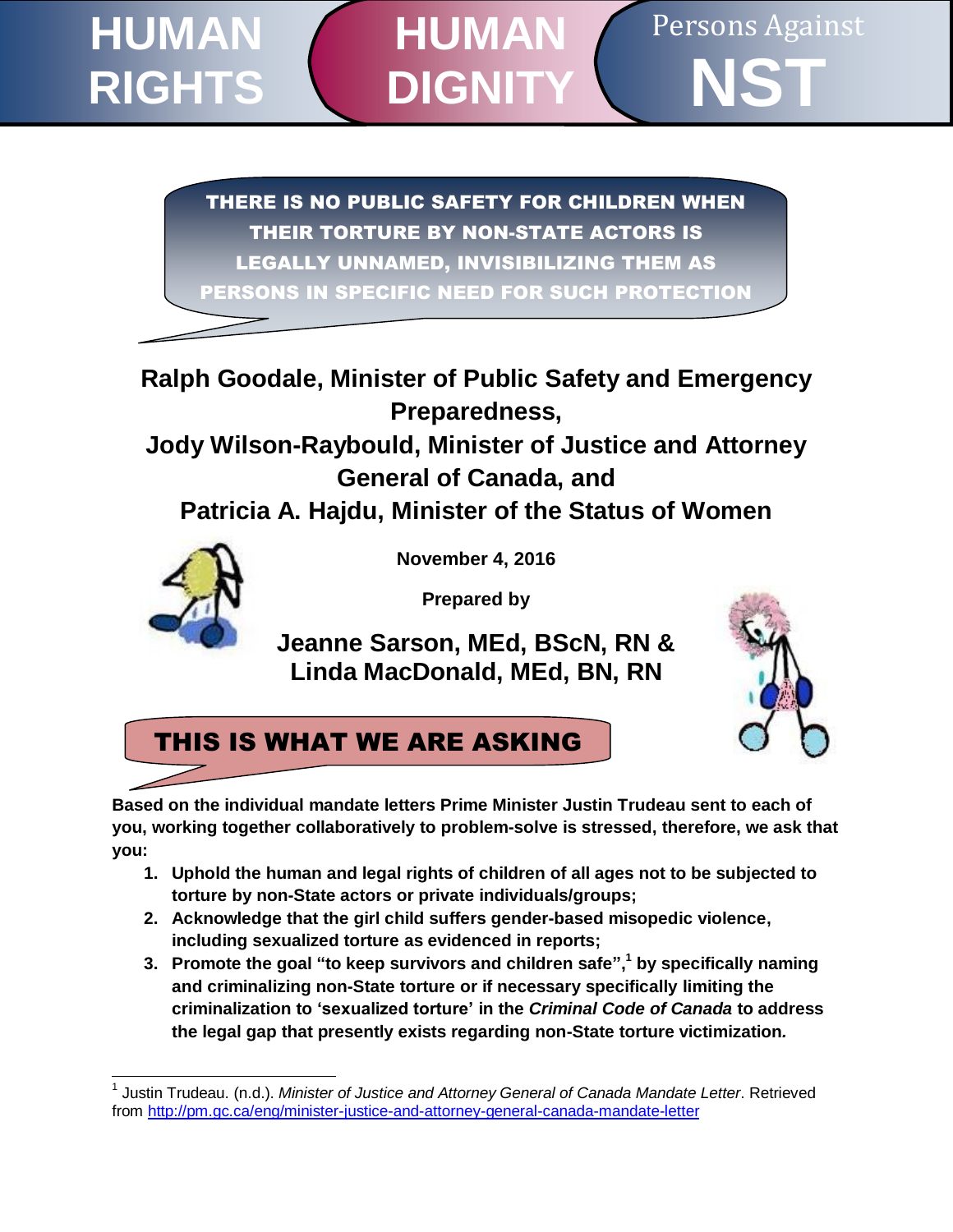### **INDEX**



Page  $\boldsymbol{\sim}$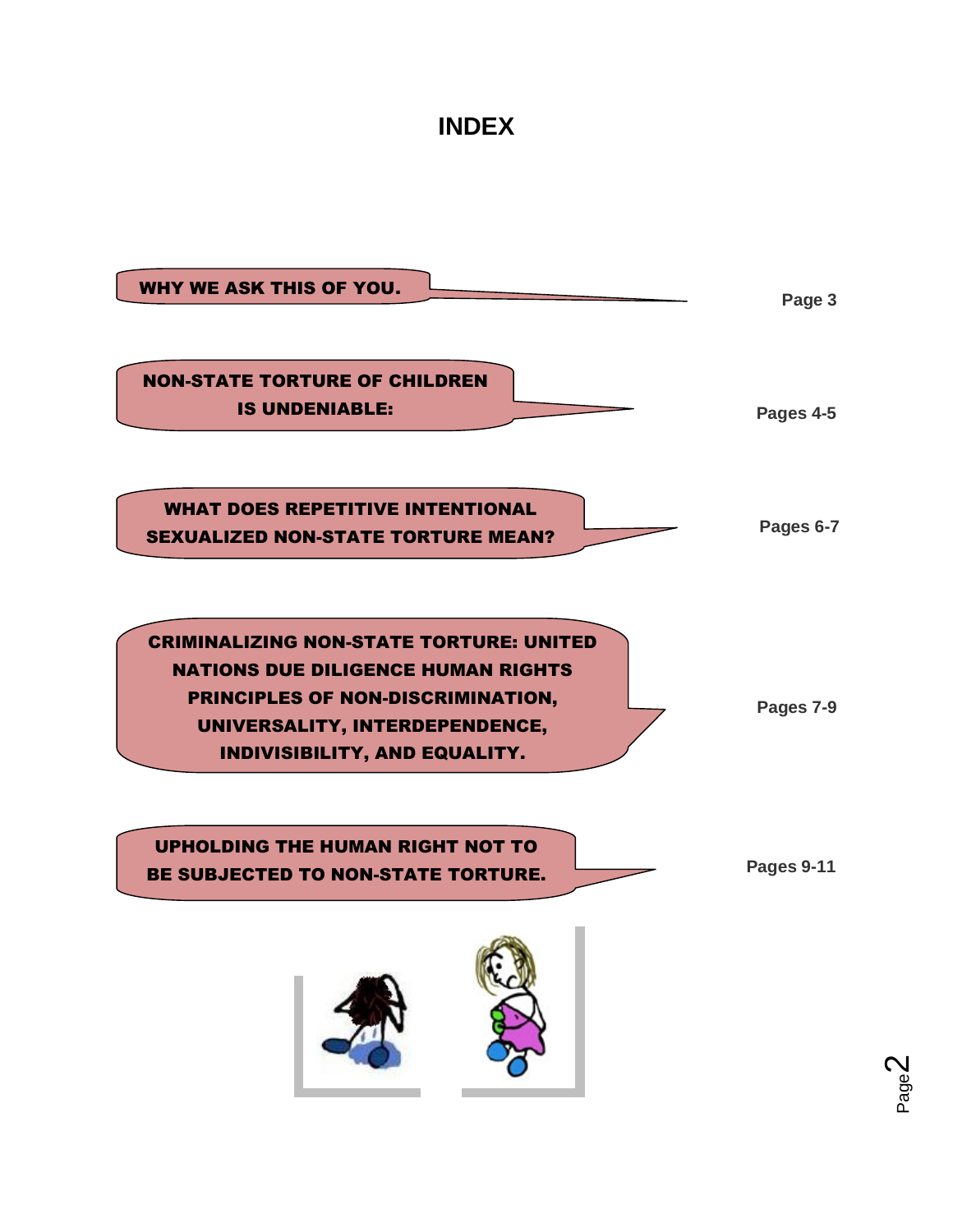### WHY WE ASK THIS OF YOU.

**We contact you Minister Ralph Goodale** because of your charge for Public Safety Canada: 2

- 1. Which leads the Government of Canada's National Strategy for the Protection of Children from Sexual Exploitation on the Internet and knows non-State torture of children happens, and
- 2. To increase investigative skills and identify predators of non-State torture, to promote public education and awareness about non-State torture victimization, and to support further research on child sexual exploitation, including on the severity of non-State torture and the necessity for this form of victimization to be criminally named.

**We contact you Minister Jody Wilson-Raybould** because of your charge of the Department of Justice and responsibility for:

- 1. Providing the 'victims lens' for all criminal law reform and criminal justice policy written by the Federal Victims Strategy on the following Policy Centre for Victims Issues  $(PCVI);^3$
- 2. Addressing the "victims lens" which is missing for children (and others) who suffer non-State torture victimization, and
- 3. Considering that a "victim-related *Criminal Code* amendment" is essential to address non-State torture victimization to ensure "a victims' of crime perspective; attending to this existing legal gap in the *Criminal Code of Canada* would help prevent its ongoingness*.*

**We contact you Minister Patricia Hajdu** because of your charge for the Status of Women Canada to:

- 1. Promote women's and girls' equality and ending violence against women and girls;
- 2. Implement the Gender-based analysis (GBA) that attends to legislative development that addresses diverse groups of women and men;<sup>4</sup> it needs to include women who as children suffered non-State torture and/or non-State torture that lasted into their adulthood because they are a specific group that require social-legal inclusion so they no longer suffer the physical emotional pain of social-legal exclusion. Many speak of feeling like "freaks" or non-persons because there is no social-legal recognition for the non-State torture victimization they suffered; and
- 3. Address the existing gaps that were identified during roundtable regional meetings such as in Halifax, Nova Scotia, that recognized that "gender violence can reach the threshold of non-state torture and these victims have different needs".<sup>5</sup>



<sup>2</sup> Public Safety Canada. (2015, December 16). *Child Sexual Exploitation on the internet. Government of* 

Canada. Retrieved from[: https://www.publicsafety.gc.ca/cnt/cntrng-crm/chld-sxl-xplttn-ntrnt/index-en.aspx](https://www.publicsafety.gc.ca/cnt/cntrng-crm/chld-sxl-xplttn-ntrnt/index-en.aspx) <sup>3</sup> Department of Justice. (2015, January 7). *The federal victims strategy evaluation, final report*. Retrieved from<http://www.justice.gc.ca/eng/rp-pr/cp-pm/eval/rep-rap/11/fvs-sfv/p2.html>

<sup>4</sup> Status of Women. *GBA Gender-based analysis plus*. Government of Canada. Retrieved from <http://www.swc-cfc.gc.ca/gba-acs/index-en.html>

<sup>5</sup> Status of Women. (2016, July 28). *Federal strategy on gender-based violence* [Halifax Regional Meeting]. Retrieved from<http://cfc-swc.gc.ca/violence/strategy-strategie/0728-en.html>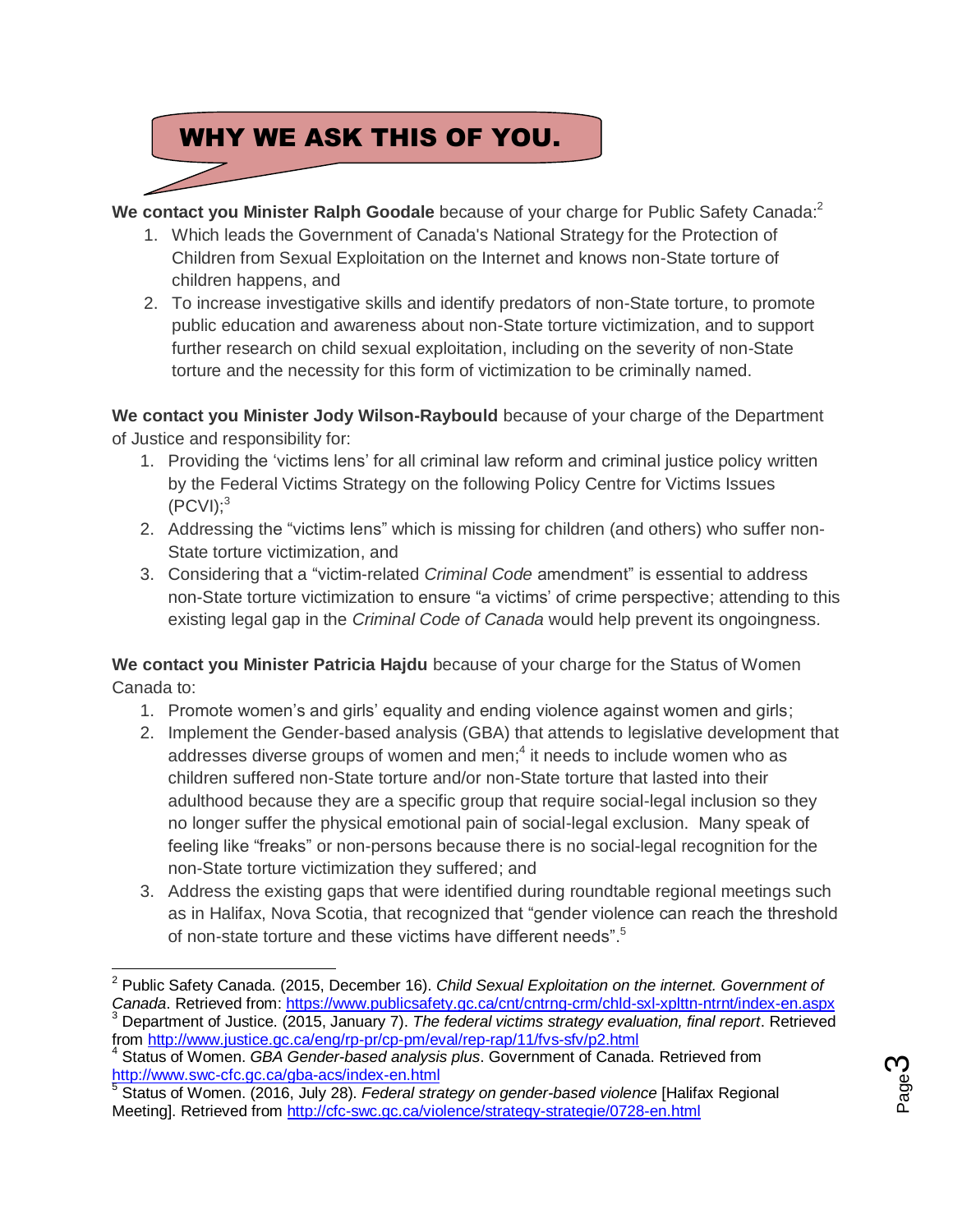# NON-STATE TORTURE OF CHILDREN IS UNDENIABLE:

The data is indisputable. That this knowledge of non-State torture of children has been identified for years is undisputable. Examples are:

- 1. Data in the 2009, *Child sexual abuse images: Summary report* describes the following:<sup>6</sup>
	- a. Child victimizations included bestiality, bondage, **torture**, and degrading acts such as being defecated on
	- b. Victimization included infants and toddlers
	- c. Most victimizations (68.%%) were inflicted against children under 8 years of age
	- d. The girl child was the predominate gender victimized (83.0%)
- 2. The 2014 National Strategy for the Protection of Children from Sexual Exploitation on the Internet includes the following findings:<sup>7</sup>
	- a. 26,886 images were catalogued
	- b. 15,056 (56%) were of children up to age 8 years
	- c. Newborns were victimized
	- d. An increase of 7% from 2012-2013 occurred
	- e. Children suffered "**torture**" and "bondage"
	- f. Non-State actors were predominately family and their friends
- 3. A 2016 Canadian Centre for Child Protection report provides **a gender and age analysis**: 8
	- a. A review of close to 152,000 reports between 2008-2015 focusing on sexual violence examined 43,597 images of children so victimized and classified as "child pornography" revealed that:
		- 80.4% appeared to be girls
		- 19.58 % were boys
		- 63.40% appeared younger than 8 years (page 22)
		- Babies and toddlers were victimized
		- 50.0% of the violations showed the younger the child the more victimization harming they suffered



- 68.7% of the violations appeared to be taken in homes
- The worst victimizations were classified as extreme violence including bestiality, bondage, weapons, degradation with being defecated and urinated on

<sup>8</sup> Canadian Centre for Child Protection. (2016). *Child sexual abuse images on the internet: A cybertip.ca analysis Summary of key findings*. Retrieved from

[https://www.cybertip.ca/pdfs/CTIP\\_CSAResearchReport\\_Summary\\_2016\\_en.pdf](https://www.cybertip.ca/pdfs/CTIP_CSAResearchReport_Summary_2016_en.pdf)



 <sup>6</sup> Bunzeluk, K. (2009). *Child sexual abuse images: Summary report*. Winnipeg: Canadian Centre for Child Protection.

<sup>7</sup> Cribb, R. (2015, April 26). Underground child porn trade moving toward youngest victims. *The Star*. Retrieved from [http://www.thestar.com/news/insight/2015/04/26/inside-canadas-saddest-room-working-to](http://www.thestar.com/news/insight/2015/04/26/inside-canadas-saddest-room-working-to-curb-the-trade-in-child-porn.html)[curb-the-trade-in-child-porn.html](http://www.thestar.com/news/insight/2015/04/26/inside-canadas-saddest-room-working-to-curb-the-trade-in-child-porn.html)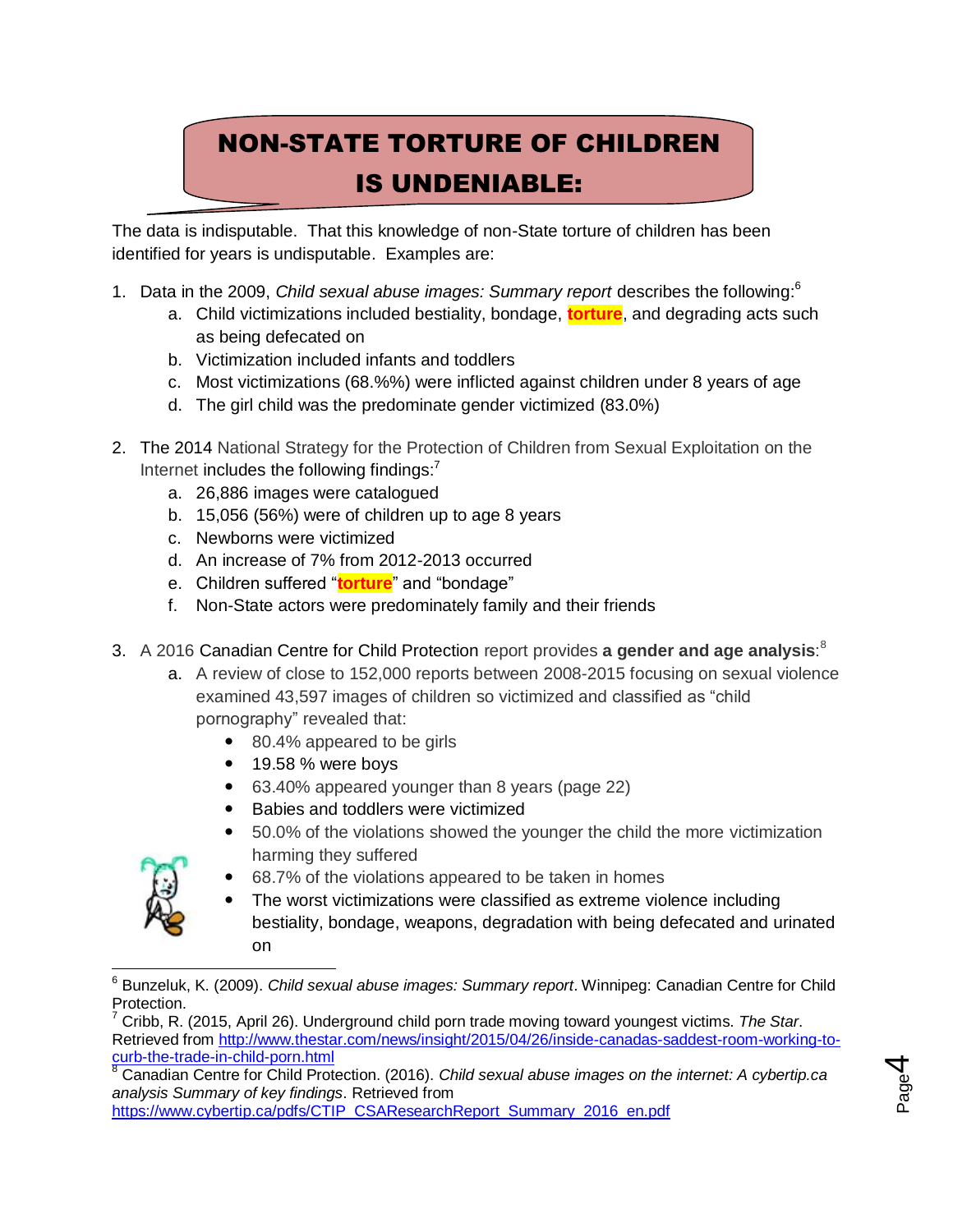**National Police Services** are also partners along with Public Safety Canada of Canada's National Strategy for the Protection of Children from Sexual Exploitation on the Internet. A few examples of their statements that cover over a decade of facts are:

- a. In 2015 Det. Justin Brooks with the Internet Child Exploitation (ICE) unit of the Alberta Law Enforcement Response Teams (ALERT) stated, "This is more than just photos of a kid in the bath. This is graphic sexual abuse, **even torture**, of children as young as infants."<sup>9</sup>
- b. In 2006 Earla-Kim McColl of the RCMP Child Exploitation Unit in Ottawa estimated that 20% of child internet exploitation involved **torture** and bondage.<sup>10</sup>
- c. In 2006 Detective Randy Wickens of Edmonton's Internet child exploitation unit came across a "child porn ring" and when describing the victimized children stated, "These are real children in real homes that were **being tortured**".<sup>11</sup>
- d. In 2002 Staff Inspector Gary Ellis of Toronto's sexual assault squad said some of the 200,000 seizures of child pornography made by the police included children "**being tortured** in the most unimaginable ways".<sup>12</sup>

#### **Post traumatic stress responses are consequences to exposure and/or being subjected to non-State torture victimization, for example:**

- a. "If you watch a six-month-old baby being raped, you'll never feel the same again. And that "is what we deal with on a daily basis." were the words of Detective Paul Gillespie.<sup>13</sup> This statement represents the post traumatic stress responses that can occur for people working in this horror which some call "evil".<sup>14</sup>
- b. Women who survived childhood non-State torture also have post traumatic stress responses as well as 'evilism' fears and anxiety. They fear being 'infected' when forced to ingest the torturers' body fluids during horrific sexualized tortures inflicted against them. With forced bestiality as children they developed fears they would have "monster babies" because they were told this by the torturers. Alex writes that she developed at age 12 an on-going belief that an evil being grew inside of her, a result of the torturers' group tactic of forcedly aborting her, forcing her to ingest aborted tissue. She says Self-cutting and anorexia developed in her efforts to eliminate this evilness fear (consent to share drawing).



 $\overline{a}$ <sup>9</sup> *CBC News*. (2015, September 1). Child porn probe in Alberta uncovers 'extreme' photos, videos. Retrieved from [http://www.cbc.ca/news/canada/calgary/alberta-child-exploitation-charges-sexual-abuse-](http://www.cbc.ca/news/canada/calgary/alberta-child-exploitation-charges-sexual-abuse-1.3211195)[1.3211195](http://www.cbc.ca/news/canada/calgary/alberta-child-exploitation-charges-sexual-abuse-1.3211195)

<sup>10</sup> *CTV News*. (2006, July 26). Earla-Kim McColl states torture and bondage is involved in 20% of the pedophilic pornography viewed by the RCMP Child Exploitation Unit in Ottawa according to supervisor. <sup>11</sup> Sher, J. (2006, March 16). Police bust worldwide child-porn ring. *The Globe and Mail*, p. A7.

<sup>12</sup> Pacienza, A. (2002, January 22). Seizure shows city has become centre for child porn: Toronto police. *The National Post*, p. A2.

<sup>13</sup> Smith, G. (2003, January 24). Grim images haunt police. *The Globe and Mail*, p. A1.

<sup>14</sup> Morgan, J. (2006, March). "r**u**in.yr **pj**s?". *Readers Digest*, 131-32,134-40.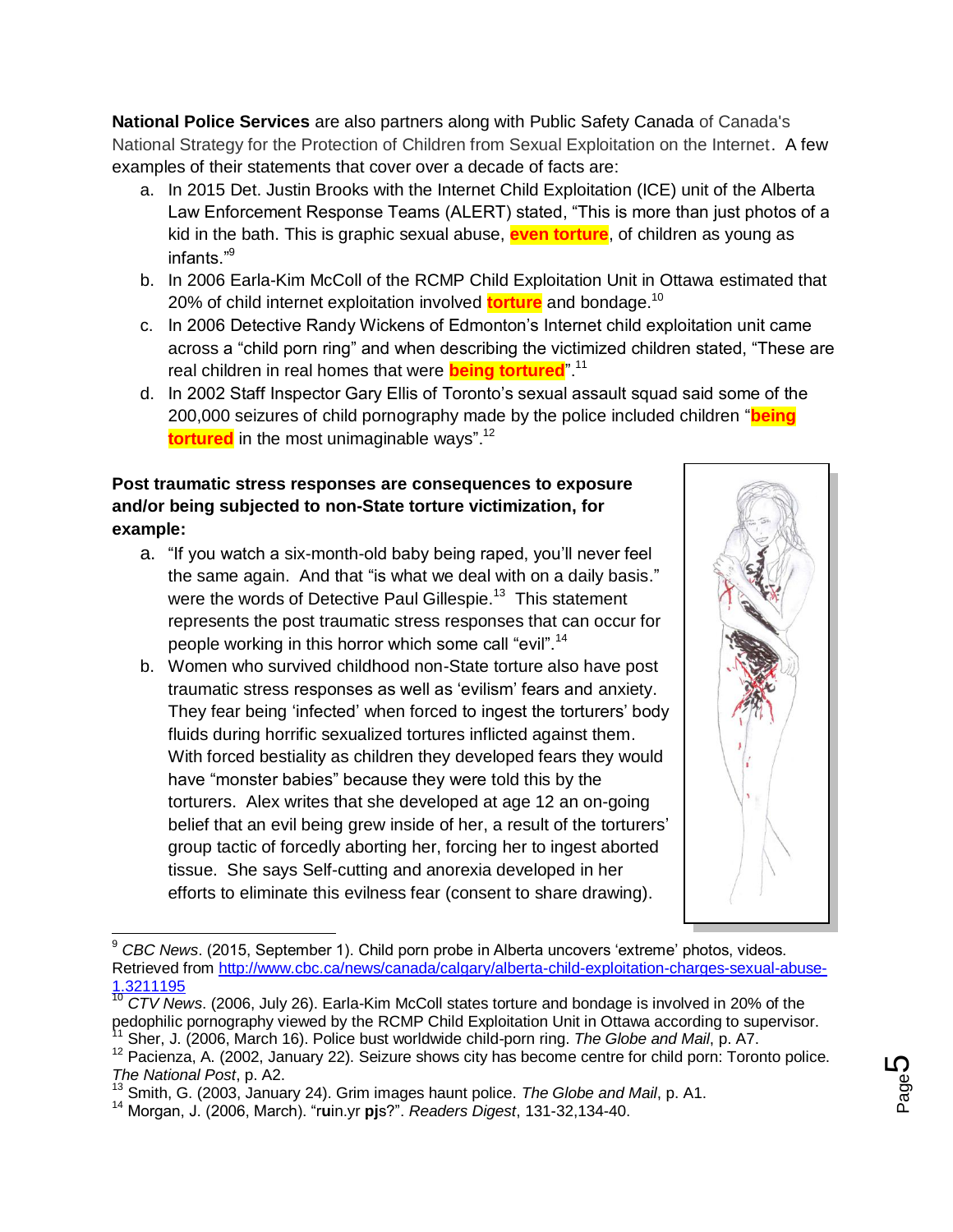

Sara was the first person to 'introduce' us to the now undeniable fact that children from infancy onwards can suffer torture by non-State actors—by parents, extended family members, and like-minded others who intentionally seek children to torture, sadistically and repeatedly. A child born into non-State torture family systems has no choice but to normalize relational non-State torture victimization and bond with the torturers. Our professional work began in 1993, for 24 years we have learned of the many ways non-State torturers intentionally and purposely destroy the child they torture to the point that many tell us they do not perceive they are human, perceiving they are an "it", a "thing", a "nothing" for example. Some do not know they have a physical body, or skin, having spontaneously dissociated to survive the severe torture pain, physical and mental, intentionally and purposefully inflicted onto them.

**As to the human-animal sadistic sexualized torture** tactics perpetrators intentionally and purposely inflict, there was a time when we were not believed when we spoke that the non-State torture of children involved bestiality. Factual evidence removed such denial when in 2004 the RCMP in Burnaby, B.C. seized 100 DVDs depicting sexualized victimization of children as young as seven years of age, involving dogs and horses.<sup>15</sup> This validates the

 $\overline{\phantom{a}}$ 



<sup>15</sup> *The Chronicle Herald*. (2004, September 23). Authorities seize child porn, bestiality DVDs, p. A6.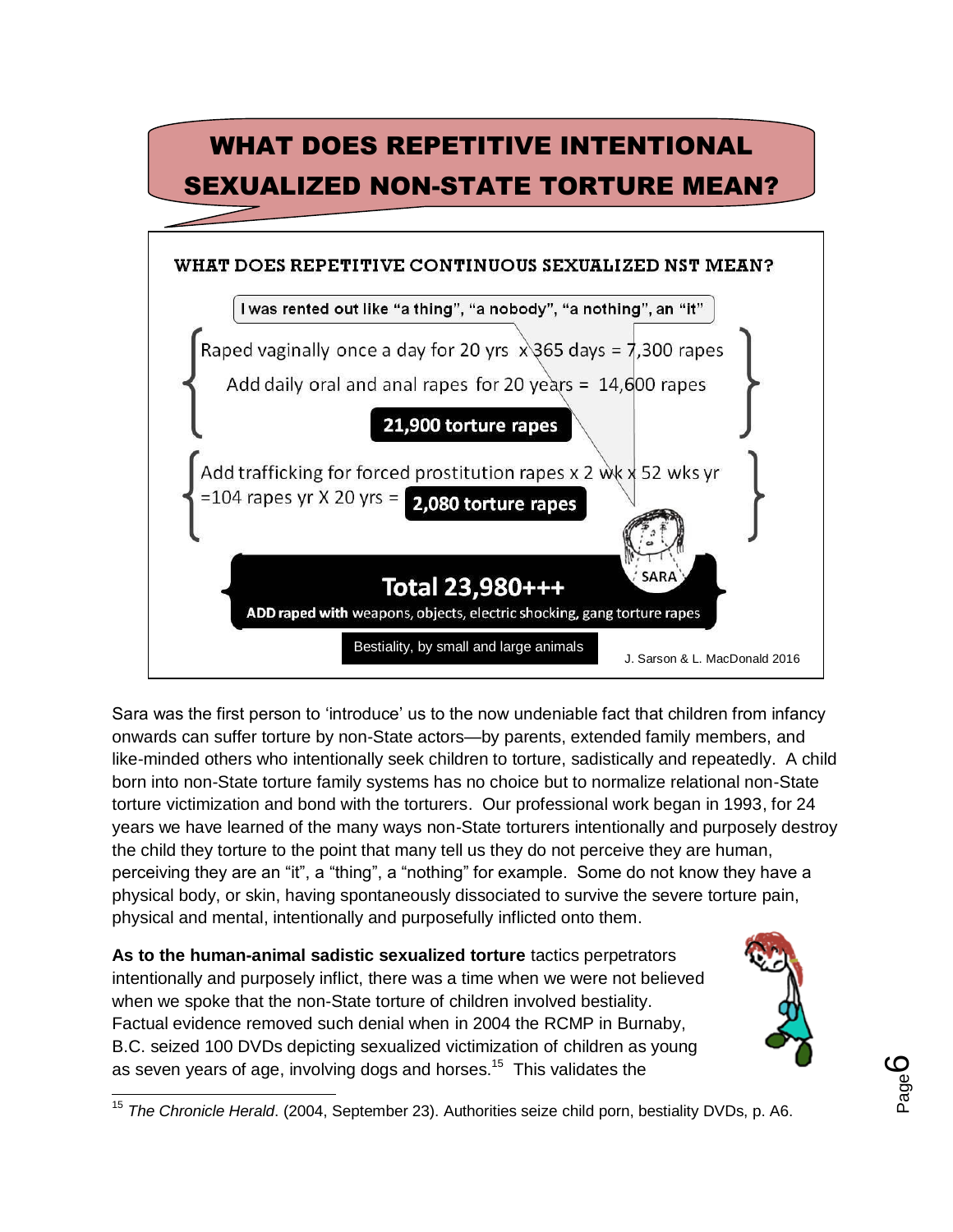information many women have told us they suffered as children.

**Complex criminal activities**. Our knowledge is that non-State torture family operators engage in complex criminal activities. Forced drugging, forced pornographic exploitation, human trafficking to like-minded perpetrators, and forced mental and physical conditioning. One woman recounted being force fed mashed potatoes so she would learn not to gag or vomit when suffering oral torture rapes. Those responsible for the safety of children need to know, for example, that stalking and harassment by family-based torturers can begin at age five when children start school. Some women tell us their parents volunteered at their school or sent in like-minded torturers to threaten them with their presence. This tactic kept the women, as children, silenced. Police need to know that non-State torture crimes occur and the tools used, such as a hot light bulb or a bottle may be evidence of sexualized torture when inserted into a little girl's vagina. When speaking with some police they had no idea that such crimes occurred, mentioning that a non-State torture law could facilitate greater efficiency in their work.

> CRIMINALIZING NON-STATE TORTURE: UNITED NATIONS DUE DILIGENCE HUMAN RIGHTS PRINCIPLES OF NON-DISCRIMINATION, UNIVERSALITY, INTERDEPENDENCE, INDIVISIBILITY,

**An understandable framework.** We were challenged, beginning in 1993, into developing an understandable framework of what non-State torture victimization was and the tactics inflicted by such torturers. Societies and even the United Nations had yet to develop a nondiscriminatory gender-based insight into the existence that the human right violation of non-State torture of women and girls existed. The process of *genderizing* and integrating a gender perspective and a non-discriminatory application of the United Nations Convention against Torture and Other Cruel, Inhuman or Degrading Treatment or Punishment (CAT) began with the following two resolutions. These specifically asked for the Committee against Torture and the Special Rapporteur against torture to insert into their work a gender-sensitive perspective and information on manifestations of torture inflicted by non-State actors onto women and children.  $\alpha$ 

- a. Human Rights Council resolution 8/8. Torture and other cruel, inhuman or degrading treatment or punishment  $(2008)^{16}$
- b. General Assembly resolution 65/205. Torture and other cruel, inhuman or degrading treatment or punishment (2010, A/RES/65/205)<sup>17</sup>

From these resolution mandates and to eliminate the prior operationalized human rights discrimination the United Nations Committee against Torture wrote a gender-based perspective

Page  $\blacktriangleright$ 

<sup>&</sup>lt;sup>16</sup> Retrieved from [http://ap.ohchr.org/Documents/E/HRC/resolutions/A\\_HRC\\_RES\\_8\\_8.pdf](http://ap.ohchr.org/Documents/E/HRC/resolutions/A_HRC_RES_8_8.pdf)

<sup>&</sup>lt;sup>17</sup> Retrieved from<http://www.un.org/en/ga/65/resolutions.shtml>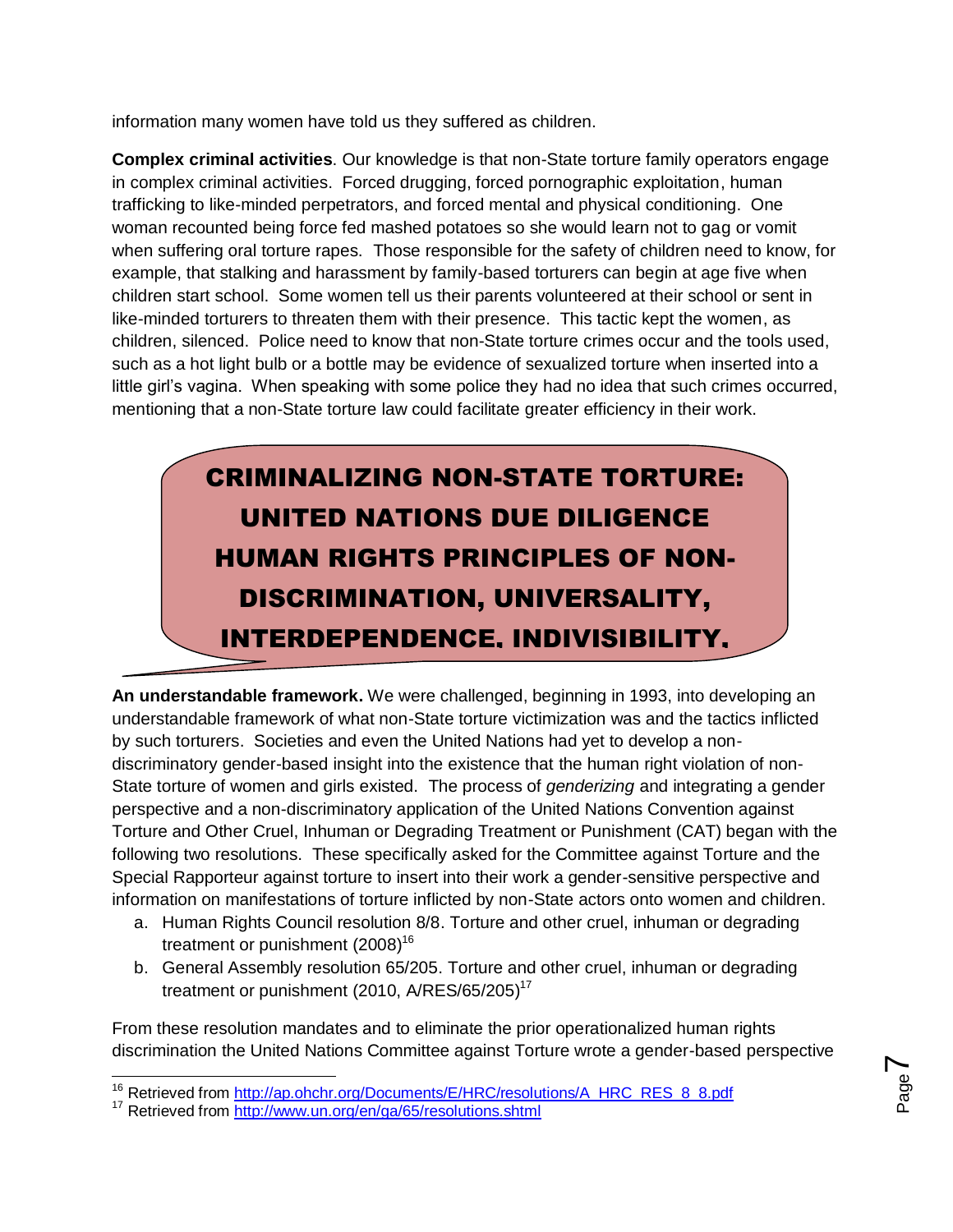into its General Comment No. 2, paragraph 18, mindful of the definition of torture in article 1 of the CAT which is:

- a. Any act whereby severe pain and suffering, physical and mental is inflicted
- b. That the acts of torture are intentional
- c. For purposes such as inflicting punishment, or to intimidate or coerce, or based on discrimination of any kind
- d. And that the State is aware or consents or acquiesces to such acts that are impermissible under the CAT

**Non-discrimination is a fundamental human rights principle**. It must be applied to acts of torture perpetrated by non-State actors, such as considering:

- a. **Severity**. Non-state torture victimization causes severe physical and mental pain as shown in the following chart.
- b. **Intentionality.** Non-State torture is planned, for example women tell us that their family had "parties" which was a coded word for group gatherings to inflict group torture on them when they were children.
- c. **Purpose.** Punishment, intimidation, coercion, and discrimination are all included in the CAT as defining elements of torture; these are all present in the actions of non-State torturers. Women grew up being told they were bad and told they were being punished, punishment being a coded word for being tortured. Like State torturers non-State torturers have pleasure as a purpose, the pleasure of dominating and inflicting severe humiliation of the tortured person, sexualized pleasures of inflicting rape torture, and the pleasure of manipulating control over the tortured person's fear of being killed. (There can be no questioning of the pleasures State torturers experience as these pleasures were exposed to the world with Abu Ghraib.) As a group women and girls endure human rights discrimination and inequality simply because they are women and girls.
- d. **Acquiescing.** According to the United Nations Committee against Torture, when States parties know that acts of torture are being committed by non-State actors and fail in their due diligence responsibilities of prevention, investigation, prosecution and punishment of such torturers the State should be considered as acquiescing in such impermissible act under the CAT.<sup>18</sup> The Committee is asking Canada to explain how the rights contained in the CAT have been invoked in national courts and initiatives taken to stop non-State torture when reporting to the Committee in 2017.<sup>19</sup> The Canadian government knows that acts of non-State torture are occurring as recorded, for example, in this paper.

A model of three examples of severe non-State torture physical and mental pain is based on our 24 years of focussed work supporting mainly women who suffered non-State torture victimization from their earliest of childhood years.<sup>20</sup>

$$
\mathsf{Page}\mathsf{S}
$$

 $\overline{\phantom{a}}$ <sup>18</sup> Committee against Torture. (2008, January 24). *General Comment No. 2 Implementation of article 2 by States parties* [CAT/C/GC], para. 18.

<sup>19</sup> Committee against Torture. (2014, July 28). *List of issues prior to submission of the seventh periodic report of Canada, due in 2016* [CAT/C/CAN/QPR/7].

<sup>20</sup> Sarson, J., & MacDonald, L. (2011). *Non-State torture—Specifically sexualized non-State torture— Inflicted in the Private/domestic sphere against girls/women: An emerging "harmful practice".* Retrieved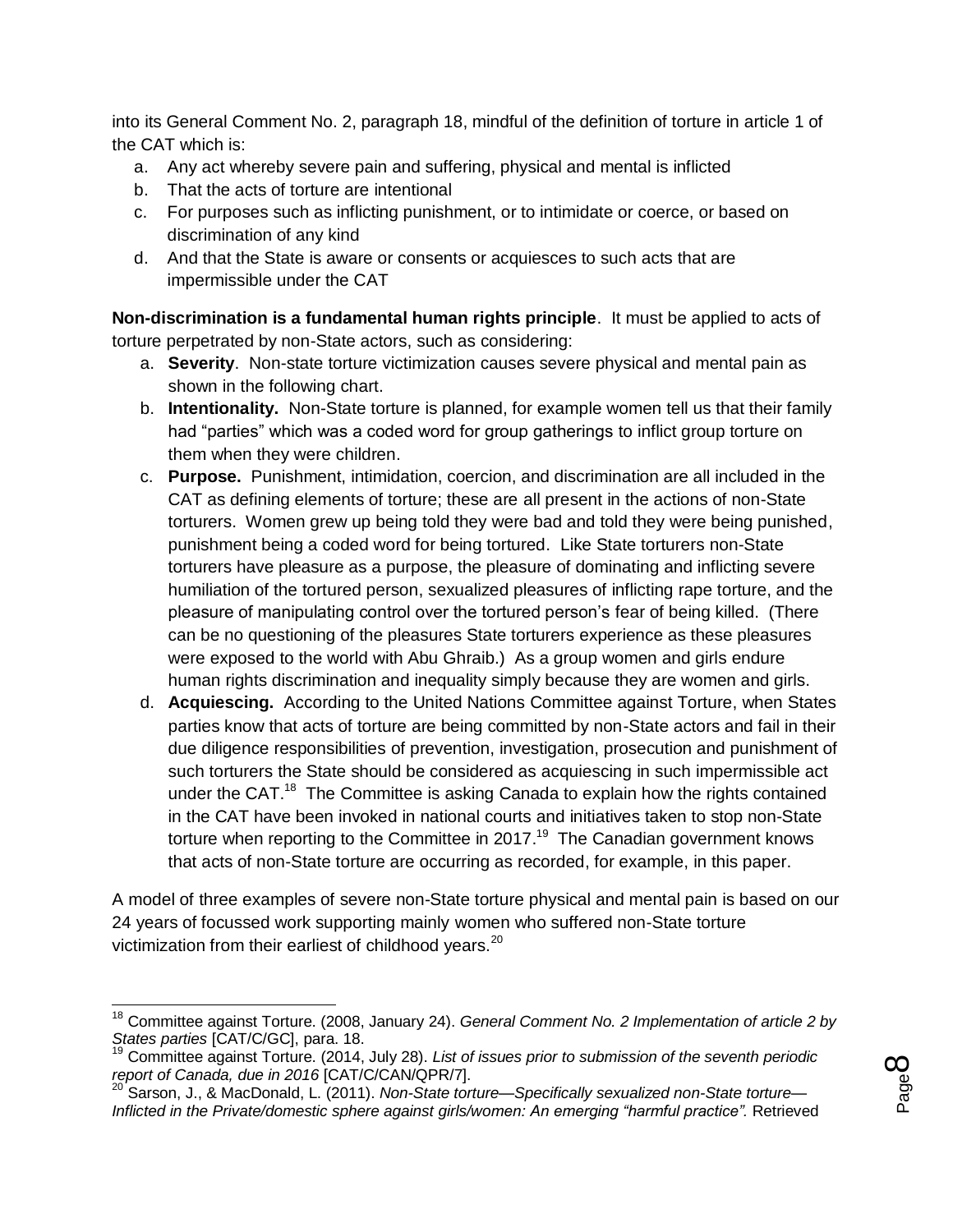| Torture acts translate $\rightarrow \rightarrow$                     | Into sexualized torture $\rightarrow \rightarrow$                                                                                                                                 | <b>Harmful consequences</b>                                                                                                      |
|----------------------------------------------------------------------|-----------------------------------------------------------------------------------------------------------------------------------------------------------------------------------|----------------------------------------------------------------------------------------------------------------------------------|
| 1. Physical torture: electric<br>shocking                            | ♦ Electric cattle prod inserted<br>into her vagina, her anus, her<br>mouth<br>♦ Electric wires inserted into her<br>vagina, placed to her nipples                                 | ♦ Psychological torture as<br>women & girls blame & hate<br>their body<br>$\bullet$ Terrorized<br>♦ Torture pain and suffering   |
| 2. Physical torture: water torture<br>and pseudo-necrophilic torture | • Submerged underwater in a<br>tub, or her head held under water<br>in a bucket until she is<br>unconsciousness then her inert<br>body raped for pseudo-<br>necrophilic pleasures | $\bullet$ Terrorized<br>• Near-death ordeals<br>♦ Powerlessness when<br>rendered unconsciousness<br>• Torture pain and suffering |
| 3. Physical torture: cutting                                         | ♦ Knife inserted into her vagina,<br>her vagina cut and her vaginal<br>blood smeared on her body<br>♦ Knife used to cut her breast<br>tissue                                      | $\bullet$ Terrorized<br>♦ Horrified at seeing her blood<br>and fear of bleeding to death<br>♦ Torture pain and suffering         |

**The power of adequate naming:** The United Nations Committee against Torture has stated:

By defining the offence of torture as distinct from . . . other crimes. . . States parties will directly advance the Convention's overarching aim of preventing torture . . . . Naming and defining [torture] . . . alert[s] everyone . . . perpetrators, victims, and the public, to the special gravity of the crime of torture (para.  $11$ ).<sup>21</sup>

**Legal credibility and reliability**. Women tell us repeatedly that they want their non-State torture named as a specific criminal offence as it would provide them with legal credibility to truth-tell and when named it will be understood thus their statements would carry legal reliability.

## UPHOLDING THE HUMAN RIGHT NOT TO BE SUBJECTED TO NON-STATE TORTURE

The United Nations writes that the Universal Declaration of Human Rights, adopted in 1948, is generally considered to be the foundation of international human rights law.<sup>22</sup> Representing inherent, universal, and inalienable non-discriminatory equality and dignity for all persons; but these principles only began being voiced when women opposed the Declaration being called the "Declaration of the Rights of Men". Activists demanded that article 1 read "All human beings are born free and equal in dignity and rights "versus "All men ...", and article 5 to read "no one shall be subjected to torture" versus "no man ...".<sup>23</sup>

<sup>23</sup> Pietilä, H. (2002). *Engendering the global agenda The story of women and the United Nations*. UN NGO Liaison Service, Geneva.



from [http://www2.ohchr.org/english/bodies/cedaw/docs/cedaw\\_crc\\_contributions/JeanneSarson-](http://www2.ohchr.org/english/bodies/cedaw/docs/cedaw_crc_contributions/JeanneSarson-LindaMacDonald.pdf)[LindaMacDonald.pdf](http://www2.ohchr.org/english/bodies/cedaw/docs/cedaw_crc_contributions/JeanneSarson-LindaMacDonald.pdf)

<sup>21</sup> Committee against Torture. (2008, January 24). *General Comment No. 2 Implementation of article 2 by States parties* (CAT/C/GC/2).

<sup>22</sup> United Nations. (n.d.). *The foundation of international human rights law*. Retrieved from <http://www.un.org/en/sections/universal-declaration/foundation-international-human-rights-law/index.html>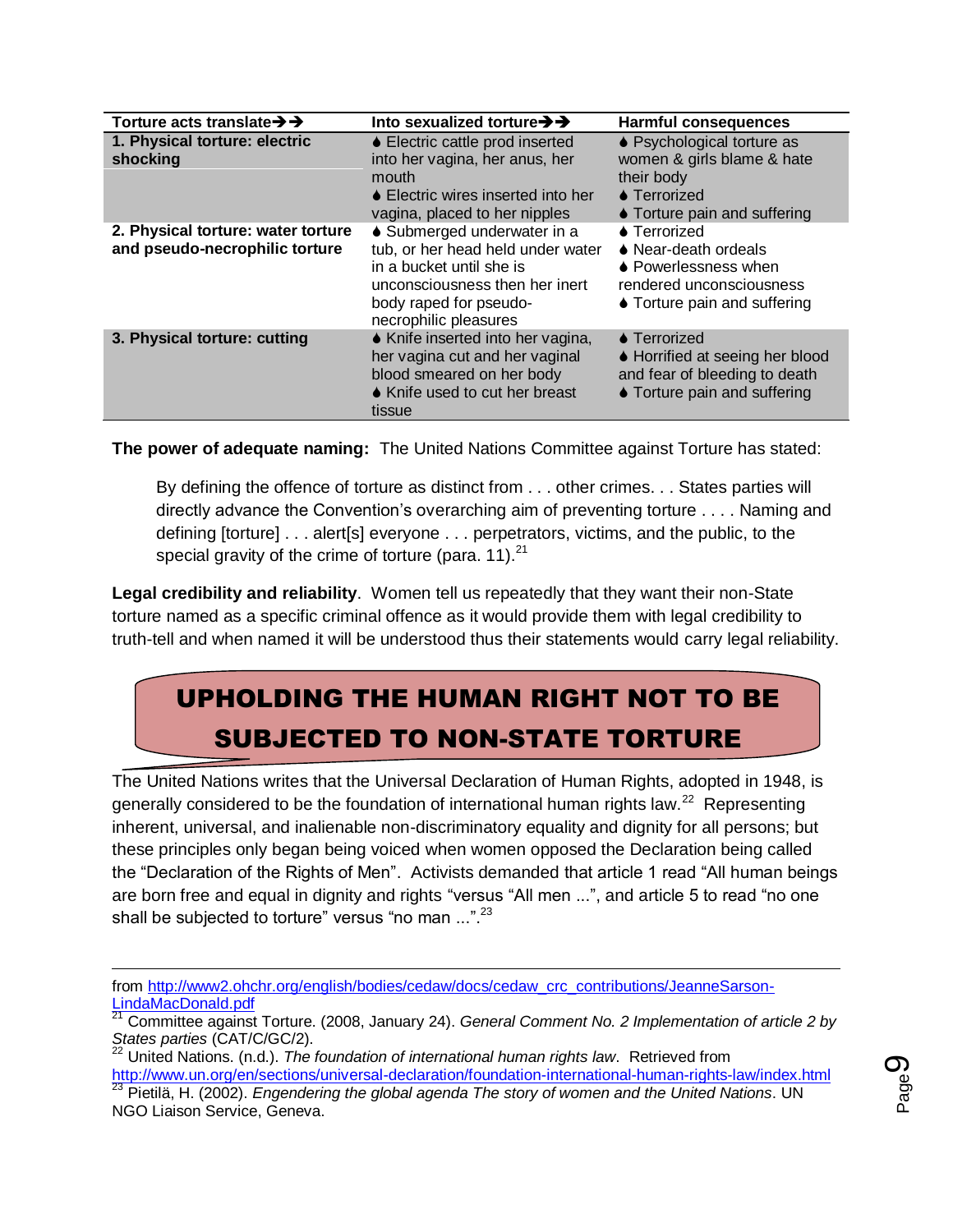**Sixty years later** as women, as feminists, the struggle persists for human right equality of women and girls to be considered born equal so all articles of the Declaration, including article 5 with the right not to be subjected to torture, belongs to them. Our struggle has been with the Canadian government which has rejected upholding the core human rights principles of universality, interdependence, indivisibility, non-discrimination, equality, dignity, and justice for all in reference to criminalizing non-State torture. The rationales given include:

- a. Admitting that non-State torture happens in Canada NST but is addressed by renaming it another crime, such as human trafficking or assaults; $^{24}$
- b. Existing provisions such as assault as satisfactory in criminally addressing torture by non-State actors because they only want to apply the CAT to State actors;
- c. That Canada's "longstanding view is that the general comments and concluding observations of the United Nations treaty bodies are not legally binding. General comments and concluding observations of the treaty bodies, and this includes the Committee against Torture, are given serious consideration by governments in Canada, but Canada's view is that States Parties are not legally bound to implement them (email communication Erin Brady, July 11, 2013);
- d. Having law on non-State torture would only be symbolic, and
- e. That non-State torture law would create international problems.

To response to these rationale;

- a. We find it grievously disturbing that not once has reference been made that torture is a violation of universal human rights and as such must be upheld as belonging to all persons equally, including women and girls irrespective of who the torturer is.
- b. Not once have we been asked to fully explain why non-State torture victimization is destructively unique. The government funds torture rehabilitation centers for immigrants of State torture knowing that such torture recovery is unique; State torture is not renamed an aggravated assault for example. Women who have suffered non-State torture require non-State torture informed care, beginning with the ability to truthfully name the non-State torture suffered just as persons' name State torture victimization.
- c. That "soft law" is used as a reason not to support human rights equality, from our perspective, speaks of a due diligence disregard by the Canadian government versus becoming a global leader to promote human rights equality.
- d. A law on non-State torture is considered symbolic, we assume then all laws are equally symbolic, thus serving no purpose. Why not throw the *Criminal Code* away if it is only symbolic? However, we consider the *Criminal Code* to be of value as a relational legal guidebook that tells citizens what they should not do and if ignored what the consequences are. It shapes our country and our culture; this is why immigrants are told that 'honour killing' for example, is a crime in Canada and not a cultural practice.
- e. That a law on non-State torture will cause international problems was given as a rationale for not supporting Private Member's *Bill C-242, An Act to amend the Criminal Code (inflicting torture)*. Such a position ignores that international incidents have not occurred because, for instance, the following countries have various laws on torture, State and non-State, there is no evidence of international incidents occurring:

 $\overline{\phantom{a}}$ <sup>24</sup> CEDAW Committee. (2009, January 29). *Summary record of the 854th meeting* (Chamber A), para. 46.